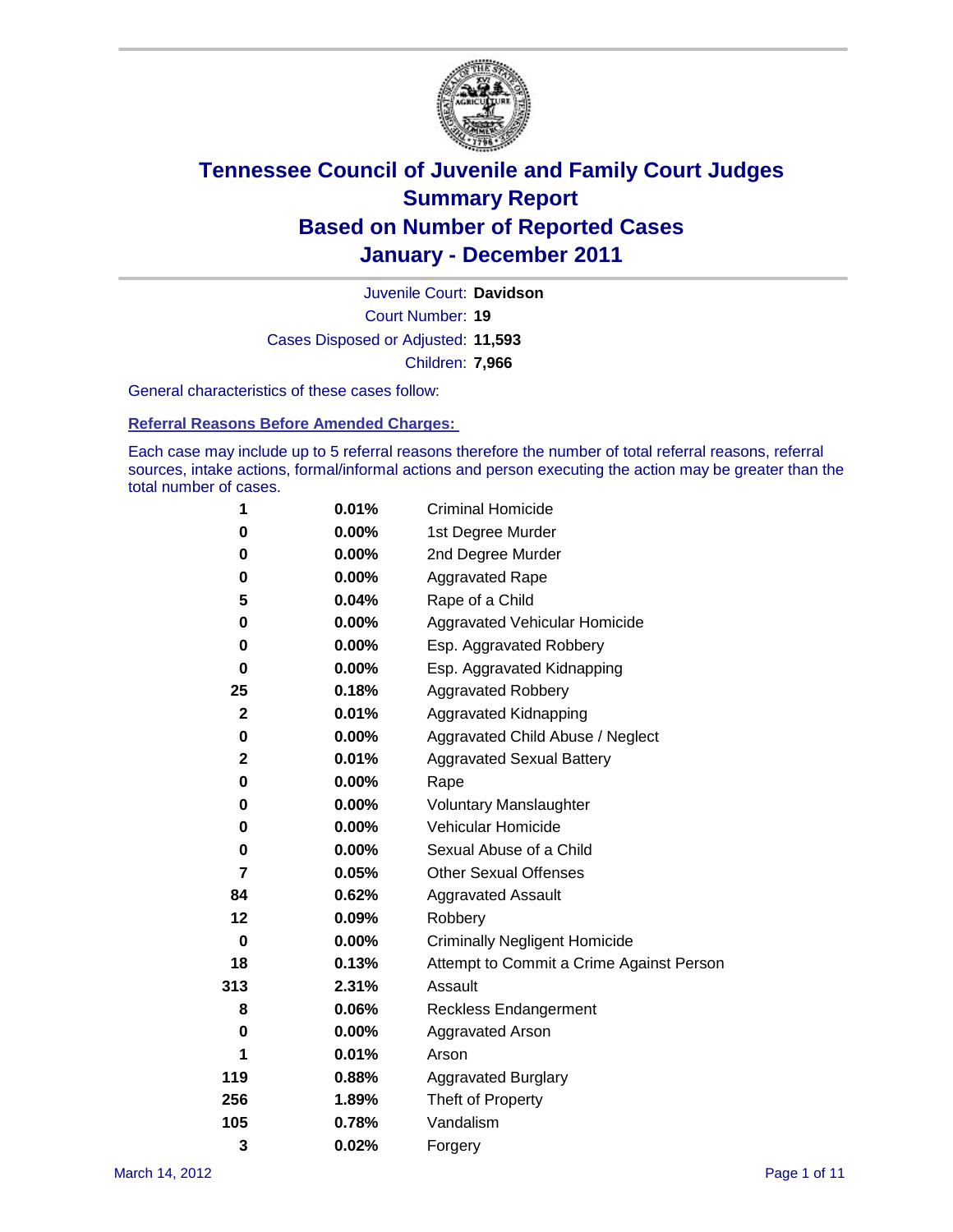

Court Number: **19** Juvenile Court: **Davidson** Cases Disposed or Adjusted: **11,593** Children: **7,966**

#### **Referral Reasons Before Amended Charges:**

Each case may include up to 5 referral reasons therefore the number of total referral reasons, referral sources, intake actions, formal/informal actions and person executing the action may be greater than the total number of cases.

| $\pmb{0}$   | 0.00%    | <b>Worthless Checks</b>                                     |
|-------------|----------|-------------------------------------------------------------|
| $\mathbf 2$ | 0.01%    | Illegal Possession / Fraudulent Use of Credit / Debit Cards |
| 63          | 0.47%    | <b>Burglary</b>                                             |
| 1           | 0.01%    | Unauthorized Use of a Vehicle                               |
| 0           | 0.00%    | <b>Cruelty to Animals</b>                                   |
| 4           | 0.03%    | Sale of Controlled Substances                               |
| 93          | 0.69%    | <b>Other Drug Offenses</b>                                  |
| 272         | 2.01%    | Possession of Controlled Substances                         |
| 0           | $0.00\%$ | <b>Criminal Attempt</b>                                     |
| 5           | 0.04%    | Carrying Weapons on School Property                         |
| 135         | 1.00%    | Unlawful Carrying / Possession of a Weapon                  |
| 88          | 0.65%    | <b>Evading Arrest</b>                                       |
| 24          | 0.18%    | Escape                                                      |
| 7           | 0.05%    | Driving Under Influence (DUI)                               |
| 53          | 0.39%    | Possession / Consumption of Alcohol                         |
| 79          | 0.58%    | Resisting Stop, Frisk, Halt, Arrest or Search               |
| 11          | 0.08%    | <b>Aggravated Criminal Trespass</b>                         |
| 5           | 0.04%    | Harassment                                                  |
| 137         | 1.01%    | Failure to Appear                                           |
| 19          | 0.14%    | Filing a False Police Report                                |
| 6           | 0.04%    | Criminal Impersonation                                      |
| 377         | 2.79%    | <b>Disorderly Conduct</b>                                   |
| 110         | 0.81%    | <b>Criminal Trespass</b>                                    |
| 3           | 0.02%    | <b>Public Intoxication</b>                                  |
| 13          | 0.10%    | Gambling                                                    |
| 225         | 1.66%    | Traffic                                                     |
| 0           | 0.00%    | <b>Local Ordinances</b>                                     |
| 0           | 0.00%    | Violation of Wildlife Regulations                           |
| 1           | 0.01%    | Contempt of Court                                           |
| 385         | 2.85%    | Violation of Probation                                      |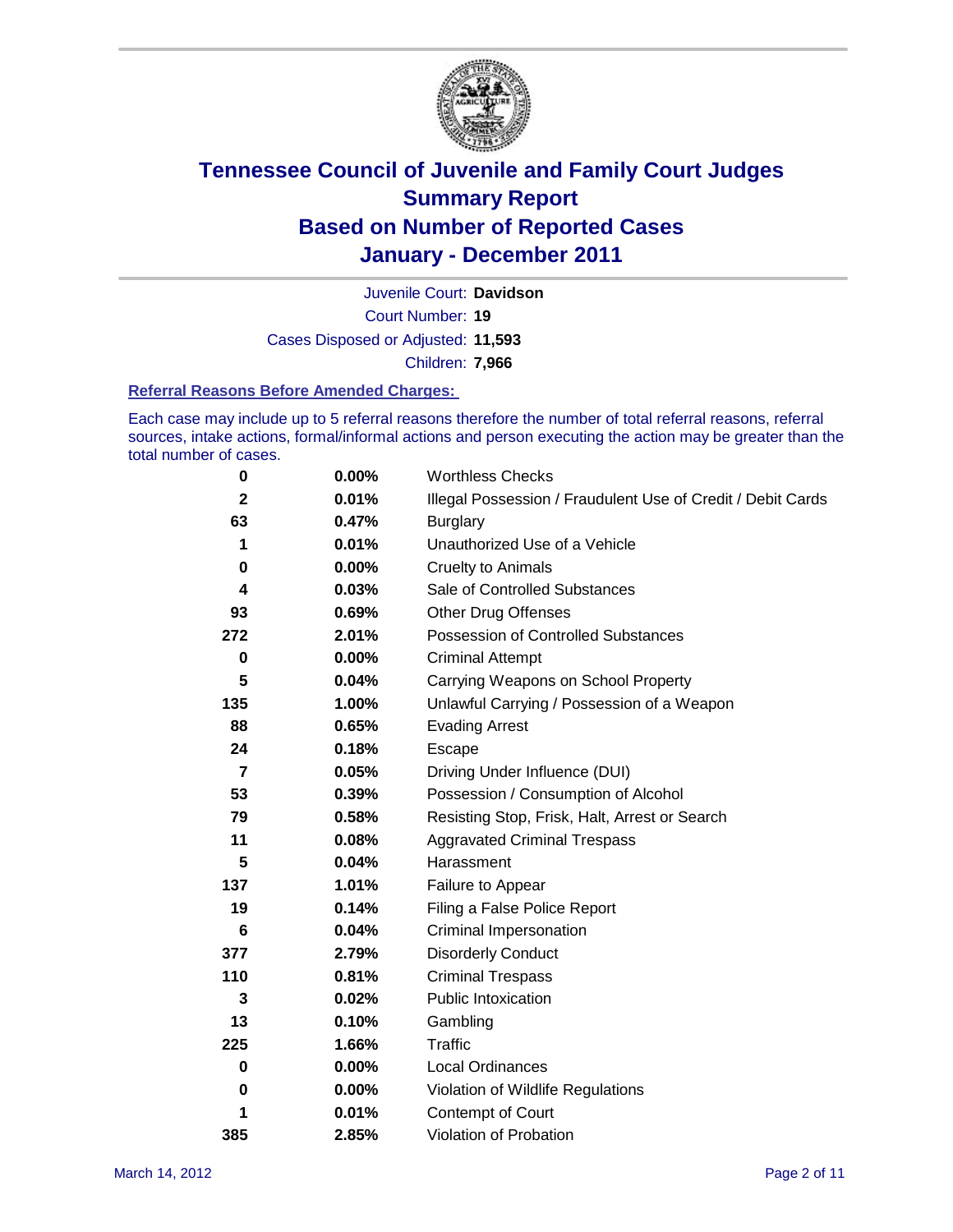

Court Number: **19** Juvenile Court: **Davidson** Cases Disposed or Adjusted: **11,593** Children: **7,966**

#### **Referral Reasons Before Amended Charges:**

Each case may include up to 5 referral reasons therefore the number of total referral reasons, referral sources, intake actions, formal/informal actions and person executing the action may be greater than the total number of cases.

| $\mathbf{2}$ | 0.01%    | Violation of Aftercare                 |
|--------------|----------|----------------------------------------|
| 340          | 2.51%    | <b>Unruly Behavior</b>                 |
| 803          | 5.94%    | Truancy                                |
| 28           | 0.21%    | In-State Runaway                       |
| 0            | $0.00\%$ | Out-of-State Runaway                   |
| 259          | 1.91%    | Possession of Tobacco Products         |
| 0            | $0.00\%$ | Violation of a Valid Court Order       |
| 207          | 1.53%    | <b>Violation of Curfew</b>             |
| 0            | 0.00%    | Sexually Abused Child                  |
| 1            | 0.01%    | <b>Physically Abused Child</b>         |
| 866          | 6.40%    | Dependency / Neglect                   |
| 22           | 0.16%    | <b>Termination of Parental Rights</b>  |
| 0            | 0.00%    | <b>Violation of Pretrial Diversion</b> |
| 0            | $0.00\%$ | Violation of Informal Adjustment       |
| 57           | 0.42%    | <b>Judicial Review</b>                 |
| 0            | $0.00\%$ | <b>Administrative Review</b>           |
| 20           | 0.15%    | <b>Foster Care Review</b>              |
| 204          | 1.51%    | Custody                                |
| 167          | 1.23%    | Visitation                             |
| 750          | 5.54%    | Paternity / Legitimation               |
| 2,889        | 21.36%   | <b>Child Support</b>                   |
| 0            | 0.00%    | <b>Request for Medical Treatment</b>   |
| $\bf{0}$     | $0.00\%$ | <b>Consent to Marry</b>                |
| 3,834        | 28.34%   | Other                                  |
| 13,528       | 100.00%  | <b>Total Referrals</b>                 |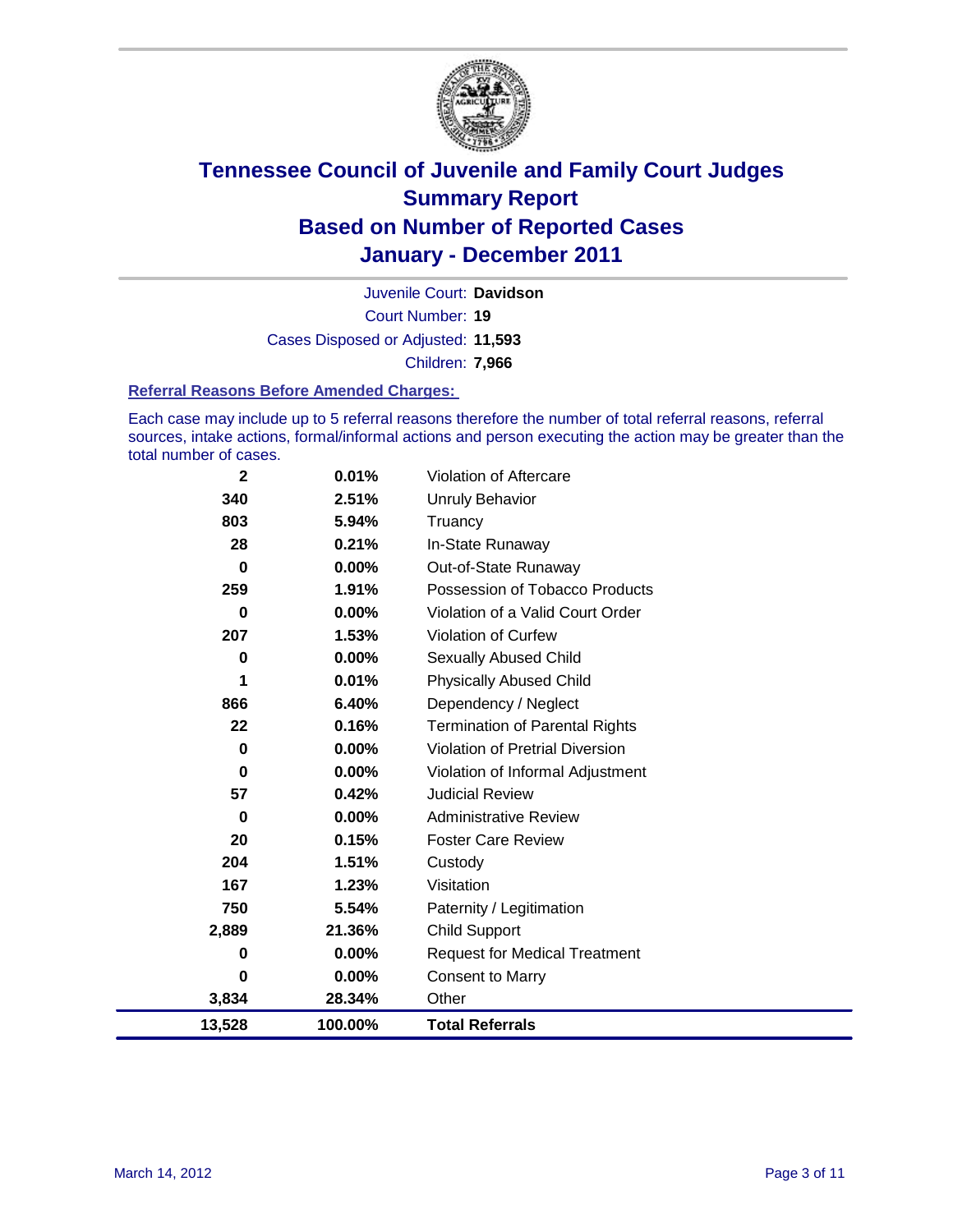

| Juvenile Court: Davidson   |                                    |                                   |  |  |
|----------------------------|------------------------------------|-----------------------------------|--|--|
|                            | <b>Court Number: 19</b>            |                                   |  |  |
|                            | Cases Disposed or Adjusted: 11,593 |                                   |  |  |
|                            | Children: 7,966                    |                                   |  |  |
| <b>Referral Sources: 1</b> |                                    |                                   |  |  |
| 3,160                      | 23.36%                             | Law Enforcement                   |  |  |
| 415                        | 3.07%                              | Parents                           |  |  |
| 278                        | 2.05%                              | <b>Relatives</b>                  |  |  |
| 31                         | 0.23%                              | Self                              |  |  |
| 1,182                      | 8.74%                              | School                            |  |  |
| 1                          | 0.01%                              | <b>CSA</b>                        |  |  |
| 384                        | 2.84%                              | <b>DCS</b>                        |  |  |
| $\bf{0}$                   | 0.00%                              | <b>Other State Department</b>     |  |  |
| $\overline{7}$             | 0.05%                              | <b>District Attorney's Office</b> |  |  |
| 698                        | 5.16%                              | <b>Court Staff</b>                |  |  |
| 7                          | 0.05%                              | Social Agency                     |  |  |
| 41                         | 0.30%                              | <b>Other Court</b>                |  |  |
| 67                         | 0.50%                              | Victim                            |  |  |
| 4                          | 0.03%                              | Child & Parent                    |  |  |
| 1                          | 0.01%                              | Hospital                          |  |  |
| 3,711                      | 27.43%                             | Unknown                           |  |  |
| 3,541                      | 26.18%                             | Other                             |  |  |
| 13,528                     | 100.00%                            | <b>Total Referral Sources</b>     |  |  |

### **Age of Child at Referral: 2**

| 7,966 | 100.00% | <b>Total Child Count</b> |
|-------|---------|--------------------------|
| 0     | 0.00%   | Unknown                  |
| 185   | 2.32%   | Ages 19 and Over         |
| 1,137 | 14.27%  | Ages 17 through 18       |
| 1,373 | 17.24%  | Ages 15 through 16       |
| 725   | 9.10%   | Ages 13 through 14       |
| 430   | 5.40%   | Ages 11 through 12       |
| 4,116 | 51.67%  | Ages 10 and Under        |
|       |         |                          |

<sup>1</sup> If different than number of Referral Reasons (13528), verify accuracy of your court's data.

<sup>2</sup> One child could be counted in multiple categories, verify accuracy of your court's data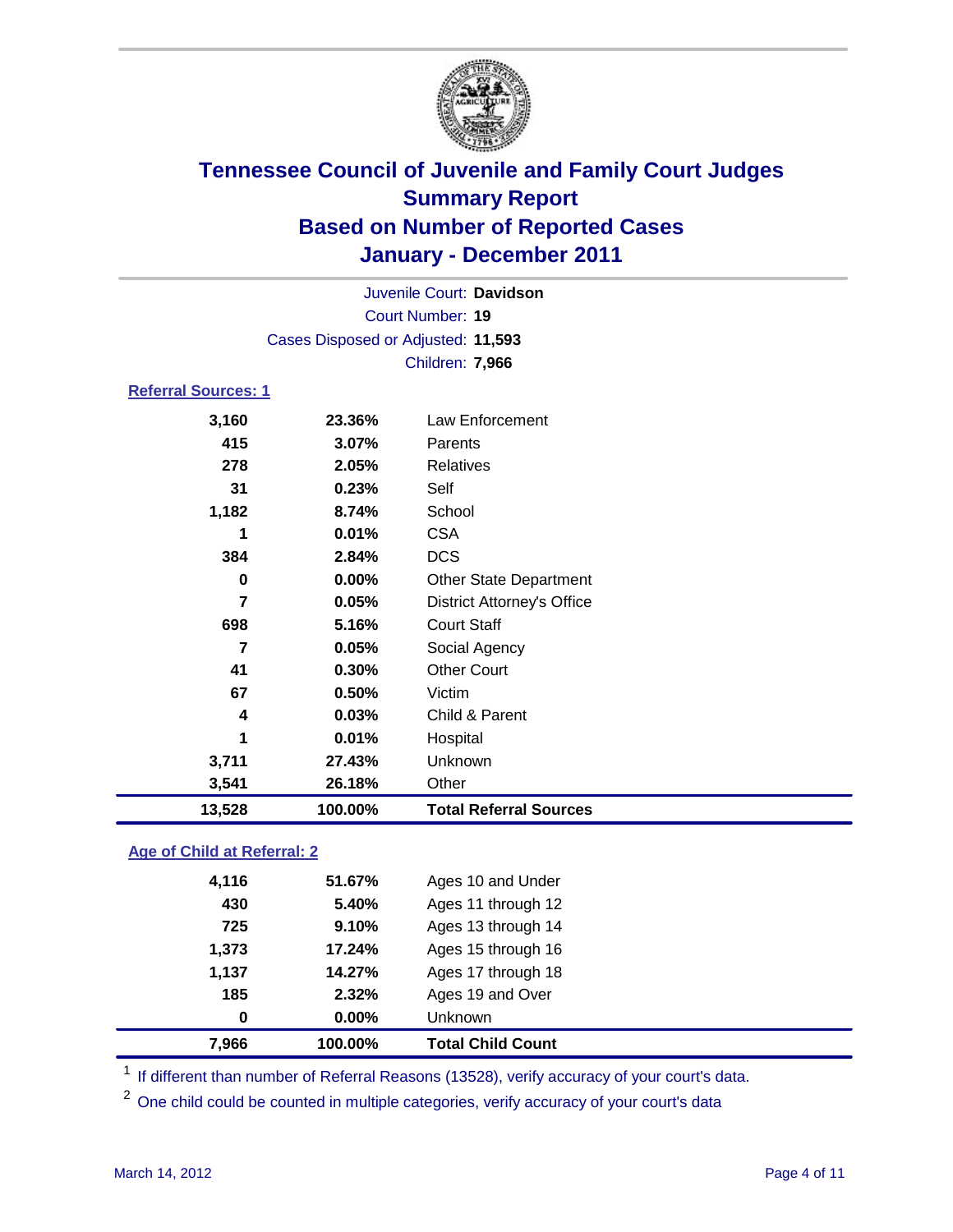

| Juvenile Court: Davidson                |                                    |                          |  |  |
|-----------------------------------------|------------------------------------|--------------------------|--|--|
|                                         | Court Number: 19                   |                          |  |  |
|                                         | Cases Disposed or Adjusted: 11,593 |                          |  |  |
|                                         |                                    | Children: 7,966          |  |  |
| Sex of Child: 1                         |                                    |                          |  |  |
| 4,219                                   | 52.96%                             | Male                     |  |  |
| 3,345                                   | 41.99%                             | Female                   |  |  |
| 402                                     | 5.05%                              | Unknown                  |  |  |
| 7,966                                   | 100.00%                            | <b>Total Child Count</b> |  |  |
| Race of Child: 1                        |                                    |                          |  |  |
| 1,824                                   | 22.90%                             | White                    |  |  |
| 4,332                                   | 54.38%                             | African American         |  |  |
| 1                                       | 0.01%                              | Native American          |  |  |
| 66                                      | 0.83%                              | Asian                    |  |  |
| 185                                     | 2.32%                              | Mixed                    |  |  |
| 1,558                                   | 19.56%                             | Unknown                  |  |  |
| 7,966                                   | 100.00%                            | <b>Total Child Count</b> |  |  |
| <b>Hispanic Origin: 1</b>               |                                    |                          |  |  |
| 191                                     | 2.40%                              | Yes                      |  |  |
| 257                                     | 3.23%                              | <b>No</b>                |  |  |
| 7,518                                   | 94.38%                             | Unknown                  |  |  |
| 7,966                                   | 100.00%                            | <b>Total Child Count</b> |  |  |
| <b>School Enrollment of Children: 1</b> |                                    |                          |  |  |
| 2,596                                   | 32.59%                             | Yes                      |  |  |
| 207                                     | 2.60%                              | <b>No</b>                |  |  |
| 5,163                                   | 64.81%                             | Unknown                  |  |  |
| 7,966                                   | 100.00%                            | <b>Total Child Count</b> |  |  |

<sup>1</sup> One child could be counted in multiple categories, verify accuracy of your court's data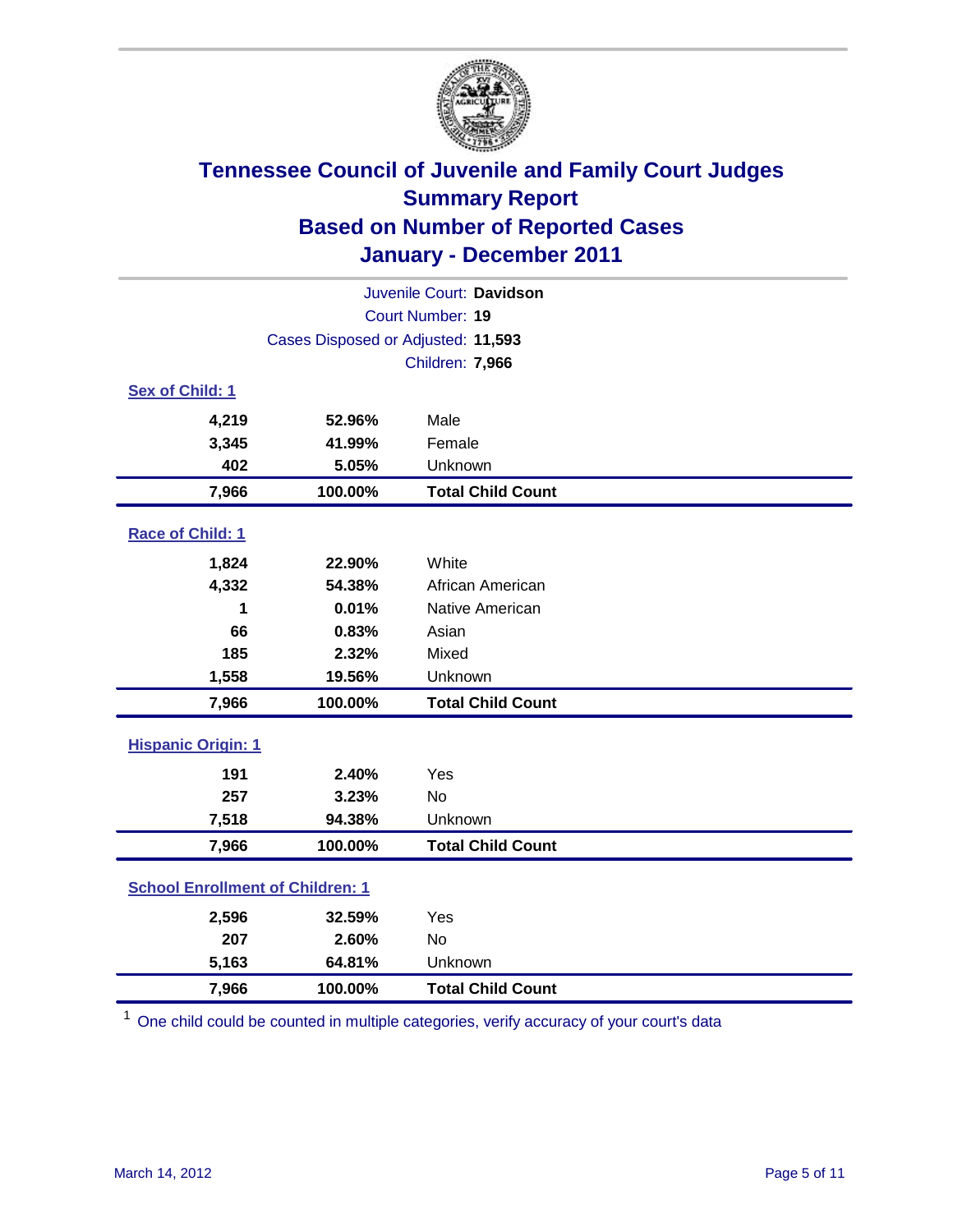

Court Number: **19** Juvenile Court: **Davidson** Cases Disposed or Adjusted: **11,593** Children: **7,966**

### **Living Arrangement of Child at Time of Referral: 1**

| 7,966        | 100.00%  | Total Child Count            |
|--------------|----------|------------------------------|
| 228          | 2.86%    | Other                        |
| 3,607        | 45.28%   | Unknown                      |
| $\mathbf{2}$ | $0.03\%$ | Independent                  |
| $\mathbf{2}$ | $0.03\%$ | In an Institution            |
| 1            | 0.01%    | In a Residential Center      |
| 10           | 0.13%    | In a Group Home              |
| 27           | 0.34%    | With Foster Family           |
| 15           | 0.19%    | <b>With Adoptive Parents</b> |
| 409          | 5.13%    | <b>With Relatives</b>        |
| 231          | 2.90%    | With Father                  |
| 3,030        | 38.04%   | With Mother                  |
| 55           | 0.69%    | With Mother and Stepfather   |
| 17           | 0.21%    | With Father and Stepmother   |
| 332          | 4.17%    | With Both Biological Parents |
|              |          |                              |

### **Type of Detention: 2**

| 11,593 | 100.00%  | <b>Total Detention Count</b> |
|--------|----------|------------------------------|
| 0      | $0.00\%$ | Other                        |
| 11,443 | 98.71%   | Does Not Apply               |
| 0      | $0.00\%$ | <b>Unknown</b>               |
| 0      | 0.00%    | <b>Psychiatric Hospital</b>  |
| 0      | 0.00%    | Jail - No Separation         |
| 0      | $0.00\%$ | Jail - Partial Separation    |
| 0      | 0.00%    | Jail - Complete Separation   |
| 150    | 1.29%    | Juvenile Detention Facility  |
| 0      | $0.00\%$ | Non-Secure Placement         |
|        |          |                              |

<sup>1</sup> One child could be counted in multiple categories, verify accuracy of your court's data

<sup>2</sup> If different than number of Cases (11593) verify accuracy of your court's data.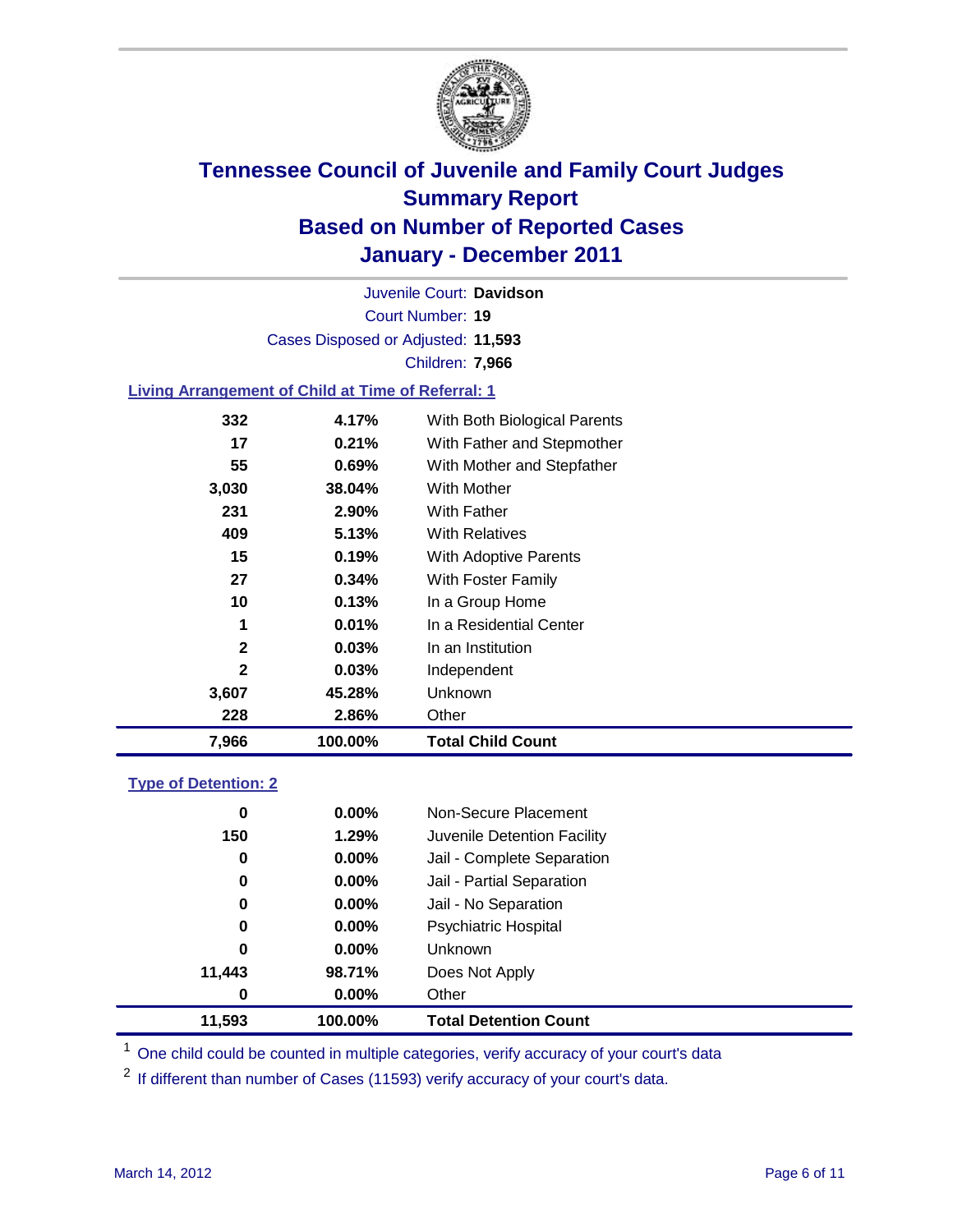

| Juvenile Court: Davidson                           |                                    |                                      |  |  |  |  |
|----------------------------------------------------|------------------------------------|--------------------------------------|--|--|--|--|
|                                                    | Court Number: 19                   |                                      |  |  |  |  |
|                                                    | Cases Disposed or Adjusted: 11,593 |                                      |  |  |  |  |
|                                                    | Children: 7,966                    |                                      |  |  |  |  |
| <b>Placement After Secure Detention Hearing: 1</b> |                                    |                                      |  |  |  |  |
| 22                                                 | 0.19%                              | Returned to Prior Living Arrangement |  |  |  |  |
| $\bf{0}$                                           | 0.00%                              | Juvenile Detention Facility          |  |  |  |  |
| 1                                                  | 0.01%                              | Jail                                 |  |  |  |  |
| 1                                                  | 0.01%                              | Shelter / Group Home                 |  |  |  |  |
| 0                                                  | 0.00%                              | <b>Foster Family Home</b>            |  |  |  |  |
| 0                                                  | 0.00%                              | Psychiatric Hospital                 |  |  |  |  |
| 118                                                | 1.02%                              | Unknown                              |  |  |  |  |
| 11,443                                             | 98.71%                             | Does Not Apply                       |  |  |  |  |
| 8                                                  | 0.07%                              | Other                                |  |  |  |  |
| 11,593                                             | 100.00%                            | <b>Total Placement Count</b>         |  |  |  |  |
|                                                    |                                    |                                      |  |  |  |  |
| <b>Intake Actions: 2</b>                           |                                    |                                      |  |  |  |  |
| 9,801                                              | 72.45%                             | <b>Petition Filed</b>                |  |  |  |  |
| 3,650                                              | 26.98%                             | <b>Motion Filed</b>                  |  |  |  |  |
| 0                                                  | 0.00%                              | <b>Citation Processed</b>            |  |  |  |  |
| 0                                                  | 0.00%                              | Notification of Paternity Processed  |  |  |  |  |
| $\mathbf 0$                                        | 0.00%                              | Scheduling of Judicial Review        |  |  |  |  |
| 0                                                  | 0.00%                              | Scheduling of Administrative Review  |  |  |  |  |
| 20                                                 | 0.15%                              | Scheduling of Foster Care Review     |  |  |  |  |
| $\bf{0}$                                           | 0.00%                              | Unknown                              |  |  |  |  |
| $\bf{0}$                                           | 0.00%                              | Does Not Apply                       |  |  |  |  |
| 57                                                 | 0.42%                              | Other                                |  |  |  |  |
| 13,528                                             | 100.00%                            | <b>Total Intake Count</b>            |  |  |  |  |

<sup>1</sup> If different than number of Cases (11593) verify accuracy of your court's data.

<sup>2</sup> If different than number of Referral Reasons (13528), verify accuracy of your court's data.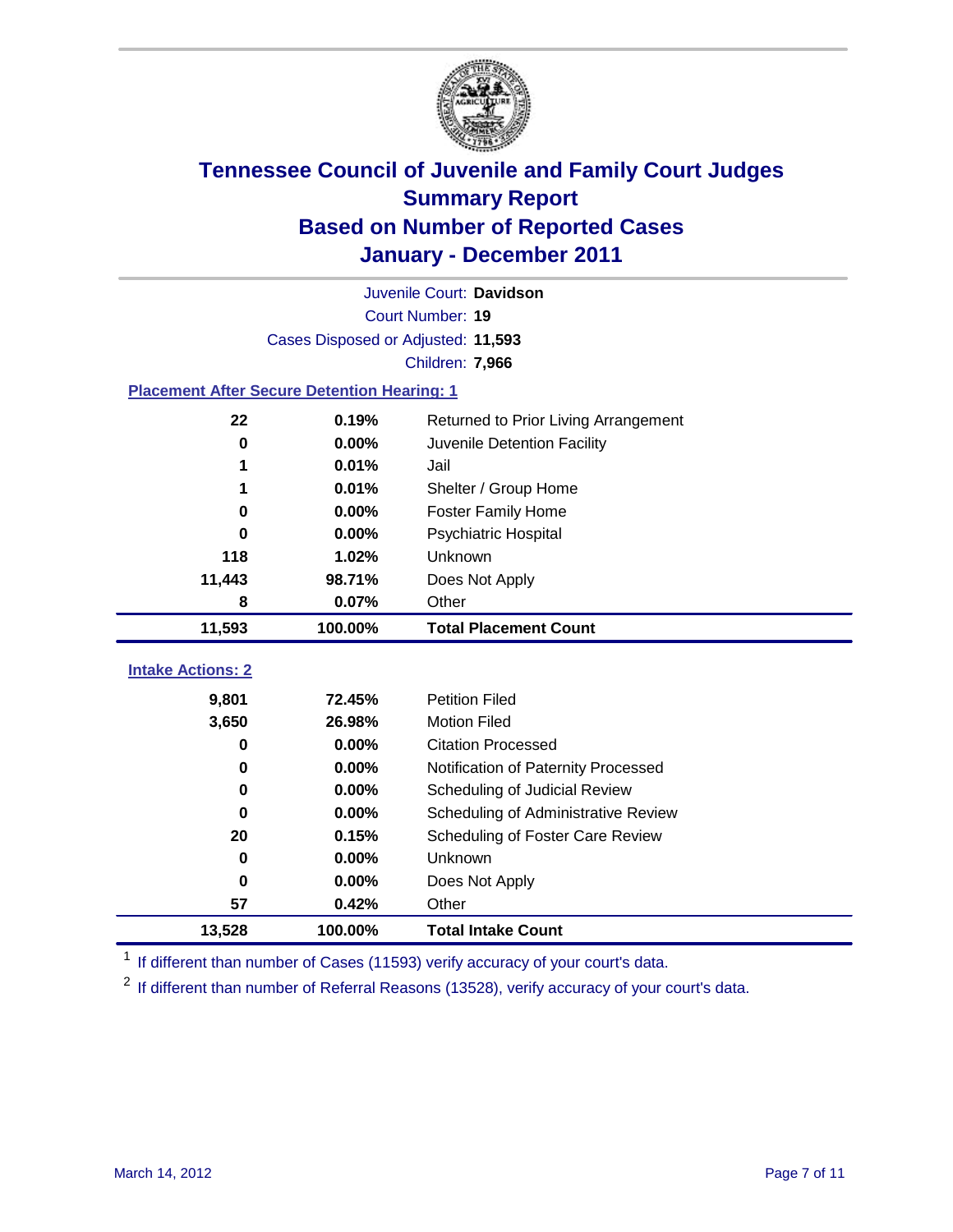

Court Number: **19** Juvenile Court: **Davidson** Cases Disposed or Adjusted: **11,593** Children: **7,966**

### **Last Grade Completed by Child: 1**

| 135                                     | 1.69%   | Too Young for School     |
|-----------------------------------------|---------|--------------------------|
| 52                                      | 0.65%   | Preschool                |
| 67                                      | 0.84%   | Kindergarten             |
| 51                                      | 0.64%   | 1st Grade                |
| 63                                      | 0.79%   | 2nd Grade                |
| 46                                      | 0.58%   | 3rd Grade                |
| 71                                      | 0.89%   | 4th Grade                |
| 87                                      | 1.09%   | 5th Grade                |
| 133                                     | 1.67%   | 6th Grade                |
| 197                                     | 2.47%   | 7th Grade                |
| 497                                     | 6.24%   | 8th Grade                |
| 467                                     | 5.86%   | 9th Grade                |
| 399                                     | 5.01%   | 10th Grade               |
| 228                                     | 2.86%   | 11th Grade               |
| 38                                      | 0.48%   | 12th Grade               |
| 0                                       | 0.00%   | Non-Graded Special Ed    |
| 3                                       | 0.04%   | <b>GED</b>               |
| $\bf{0}$                                | 0.00%   | Graduated                |
| 34                                      | 0.43%   | Never Attended School    |
| 5,392                                   | 67.69%  | Unknown                  |
| 6                                       | 0.08%   | Other                    |
| 7,966                                   | 100.00% | <b>Total Child Count</b> |
| <b>Enrolled in Special Education: 1</b> |         |                          |

| 7,966                                 | 100.00% | <b>Total Child Count</b> |  |  |
|---------------------------------------|---------|--------------------------|--|--|
| 6,606                                 | 82.93%  | Unknown                  |  |  |
| 1,275                                 | 16.01%  | No                       |  |  |
| 85                                    | 1.07%   | Yes                      |  |  |
| $\mathbf{r}$ only a  opposite example |         |                          |  |  |

 $1$  One child could be counted in multiple categories, verify accuracy of your court's data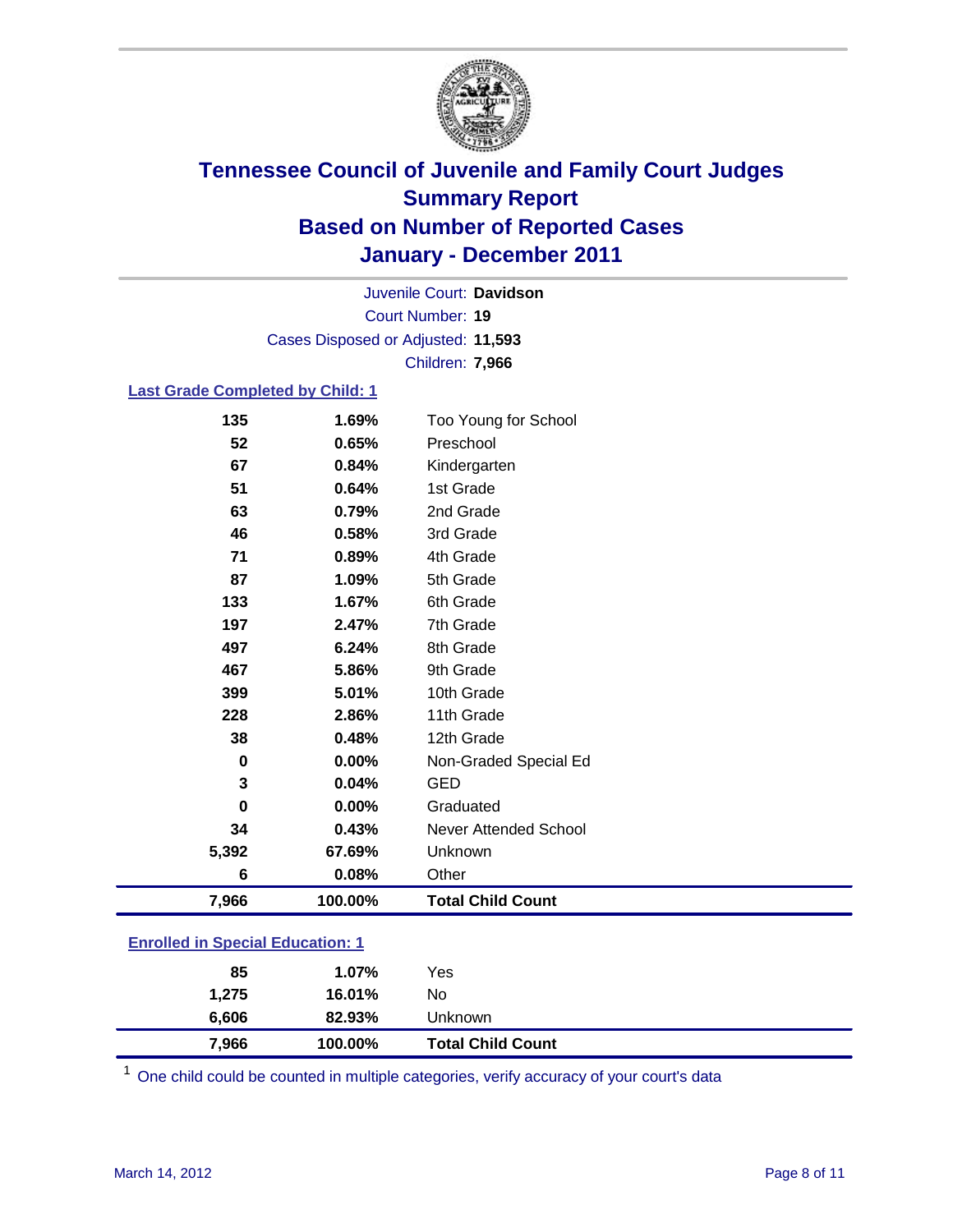

|                              | Juvenile Court: Davidson           |                           |  |  |
|------------------------------|------------------------------------|---------------------------|--|--|
|                              | Court Number: 19                   |                           |  |  |
|                              | Cases Disposed or Adjusted: 11,593 |                           |  |  |
|                              | Children: 7,966                    |                           |  |  |
| <b>Action Executed By: 1</b> |                                    |                           |  |  |
| 777                          | 5.74%                              | Judge                     |  |  |
| 12,751                       | 94.26%                             | Magistrate                |  |  |
| 0                            | $0.00\%$                           | <b>YSO</b>                |  |  |
| $\bf{0}$                     | $0.00\%$                           | Other                     |  |  |
| 0                            | 0.00%                              | Unknown                   |  |  |
| 13,528                       | 100.00%                            | <b>Total Action Count</b> |  |  |

### **Formal / Informal Actions: 1**

| 1,175        | 8.69%    | Dismissed                                        |
|--------------|----------|--------------------------------------------------|
| 1,351        | 9.99%    | Retired / Nolle Prosequi                         |
| 1,441        | 10.65%   | <b>Complaint Substantiated Delinquent</b>        |
| 1,618        | 11.96%   | <b>Complaint Substantiated Status Offender</b>   |
| 527          | 3.90%    | <b>Complaint Substantiated Dependent/Neglect</b> |
| 16           | 0.12%    | <b>Complaint Substantiated Abused</b>            |
| 0            | $0.00\%$ | <b>Complaint Substantiated Mentally III</b>      |
| 10           | 0.07%    | Informal Adjustment                              |
| 119          | 0.88%    | <b>Pretrial Diversion</b>                        |
| 32           | 0.24%    | <b>Transfer to Adult Court Hearing</b>           |
| 0            | $0.00\%$ | Charges Cleared by Transfer to Adult Court       |
| 4,943        | 36.54%   | <b>Special Proceeding</b>                        |
| $\mathbf{2}$ | 0.01%    | <b>Review Concluded</b>                          |
| 133          | 0.98%    | Case Held Open                                   |
| 2,161        | 15.97%   | Other                                            |
| 0            | $0.00\%$ | <b>Unknown</b>                                   |
| 13,528       | 100.00%  | <b>Total Action Count</b>                        |

<sup>1</sup> If different than number of Referral Reasons (13528), verify accuracy of your court's data.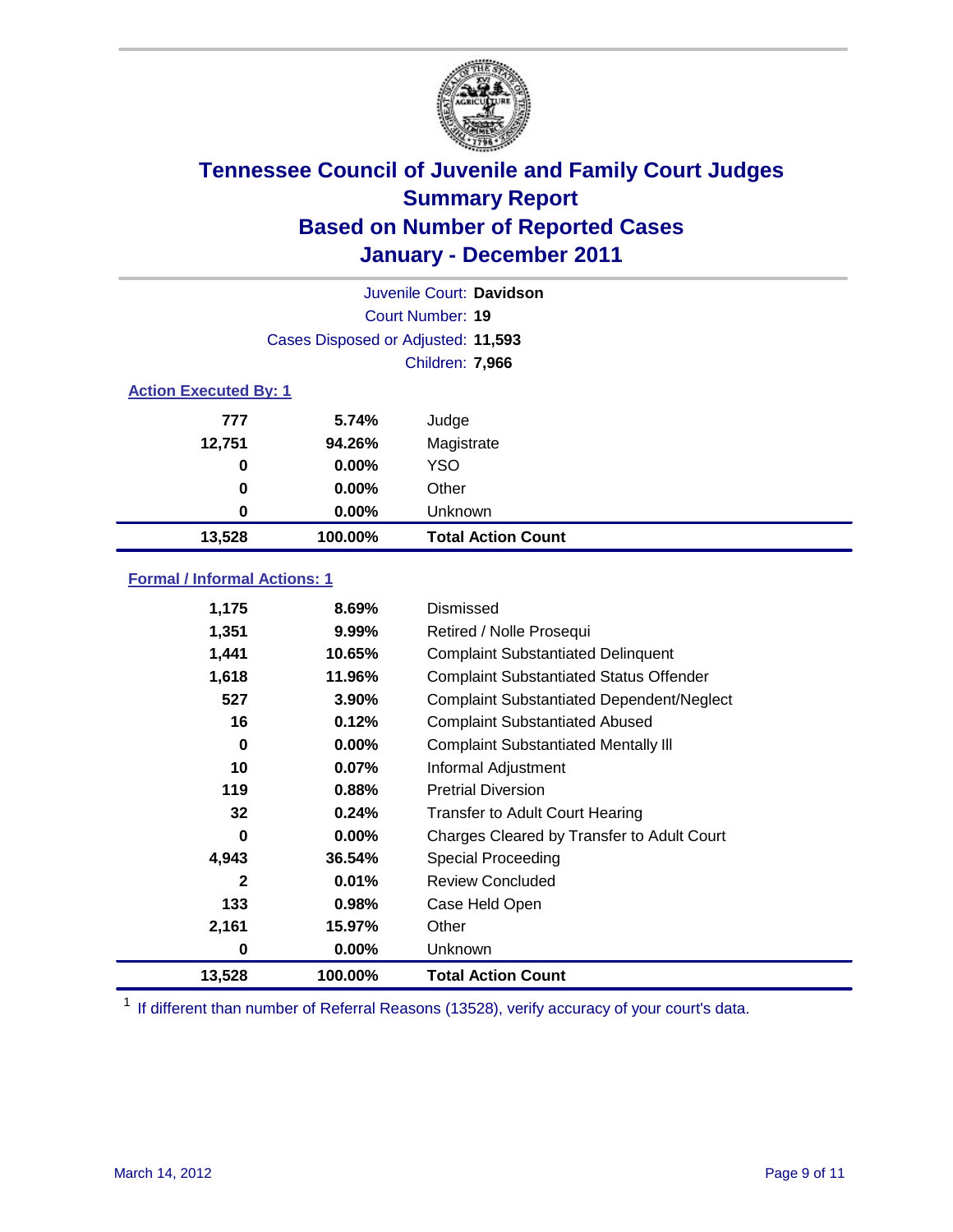

|                       |                                    | Juvenile Court: Davidson                              |
|-----------------------|------------------------------------|-------------------------------------------------------|
|                       |                                    | <b>Court Number: 19</b>                               |
|                       | Cases Disposed or Adjusted: 11,593 |                                                       |
|                       |                                    | Children: 7,966                                       |
| <b>Case Outcomes:</b> |                                    | There can be multiple outcomes for one child or case. |
| 1,162                 | 8.53%                              | <b>Case Dismissed</b>                                 |
| 1,250                 | 9.17%                              | Case Retired or Nolle Prosequi                        |
| 0                     | 0.00%                              | Warned / Counseled                                    |
| 0                     | 0.00%                              | <b>Held Open For Review</b>                           |
| 0                     | 0.00%                              | Supervision / Probation to Juvenile Court             |
| 0                     | 0.00%                              | <b>Probation to Parents</b>                           |
| 0                     | 0.00%                              | Referral to Another Entity for Supervision / Service  |
| 76                    | 0.56%                              | Referred for Mental Health Counseling                 |
| 117                   | 0.86%                              | Referred for Alcohol and Drug Counseling              |
| 0                     | 0.00%                              | <b>Referred to Alternative School</b>                 |
| 0                     | 0.00%                              | Referred to Private Child Agency                      |
| 6                     | 0.04%                              | Referred to Defensive Driving School                  |
| 35                    | 0.26%                              | Referred to Alcohol Safety School                     |
| 0                     | 0.00%                              | Referred to Juvenile Court Education-Based Program    |
| 0                     | 0.00%                              | Driver's License Held Informally                      |
| 0                     | 0.00%                              | <b>Voluntary Placement with DMHMR</b>                 |
| 0                     | 0.00%                              | <b>Private Mental Health Placement</b>                |
| 0                     | 0.00%                              | <b>Private MR Placement</b>                           |
| 0                     | 0.00%                              | Placement with City/County Agency/Facility            |
| 1                     | 0.01%                              | Placement with Relative / Other Individual            |
| 361                   | 2.65%                              | Fine                                                  |
| 552                   | 4.05%                              | <b>Public Service</b>                                 |
| 161                   | 1.18%                              | Restitution                                           |
| 0                     | 0.00%                              | <b>Runaway Returned</b>                               |
| 0                     | 0.00%                              | No Contact Order                                      |
| 273                   | 2.00%                              | Injunction Other than No Contact Order                |
| 0                     | 0.00%                              | <b>House Arrest</b>                                   |
| 0                     | 0.00%                              | <b>Court Defined Curfew</b>                           |
| 8                     | 0.06%                              | Dismissed from Informal Adjustment                    |
| 84                    | 0.62%                              | <b>Dismissed from Pretrial Diversion</b>              |
| 0                     | 0.00%                              | Released from Probation                               |
| 18                    | 0.13%                              | <b>Transferred to Adult Court</b>                     |
| $\mathbf 0$           | $0.00\%$                           | <b>DMHMR Involuntary Commitment</b>                   |